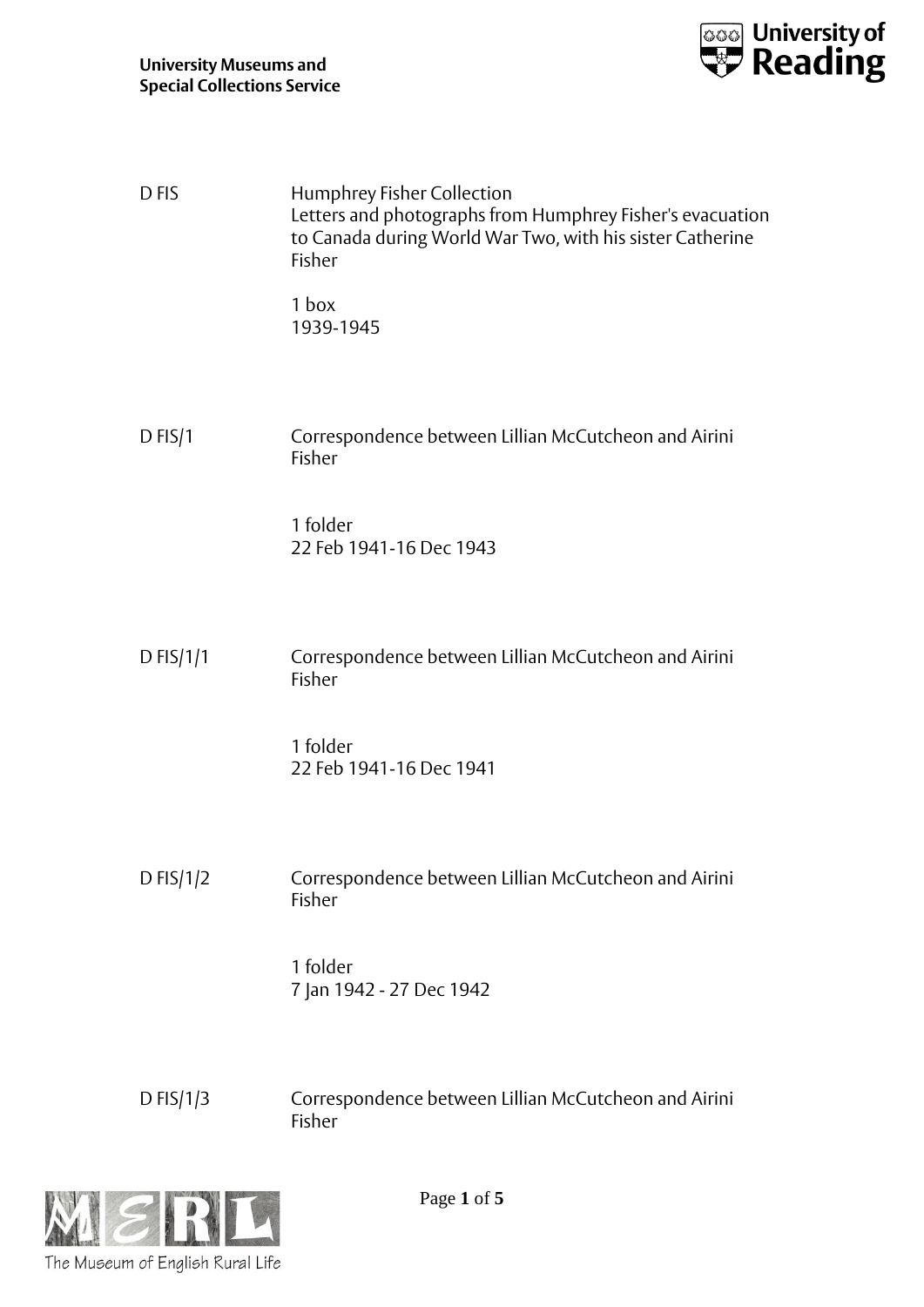

| 1 folder           |  |
|--------------------|--|
| 13 Jan 1943 - 1945 |  |

| $D$ FIS/2   | Correspondence between Charlie McCutcheon and Airini<br><b>Fisher and Allen Fisher</b> |
|-------------|----------------------------------------------------------------------------------------|
|             | 1 folder<br>13 Feb 1944-27 Dec 1944                                                    |
| $D$ FIS/3   | Letters from Charlie McCutcheon to Allen Fisher                                        |
|             | 1 folder<br>15 Feb 1941-24 Nov 1942                                                    |
| D $FIS/3/1$ | Letters from Charlie McCutcheon to Allen Fisher                                        |
|             | 1 folder<br>15 Feb 1941-28 Oct 1941                                                    |
| D $FIS/3/2$ | Letters from Charlie McCutcheon to Allen Fisher                                        |
|             | 1 folder<br>11 Jan 1942-24 Nov 1942, 1945-1949                                         |
| $D$ FIS/4   | Letters from Allen Fisher to Lillian and Charlie McCutcheon                            |

1 folder



Page **2** of **5**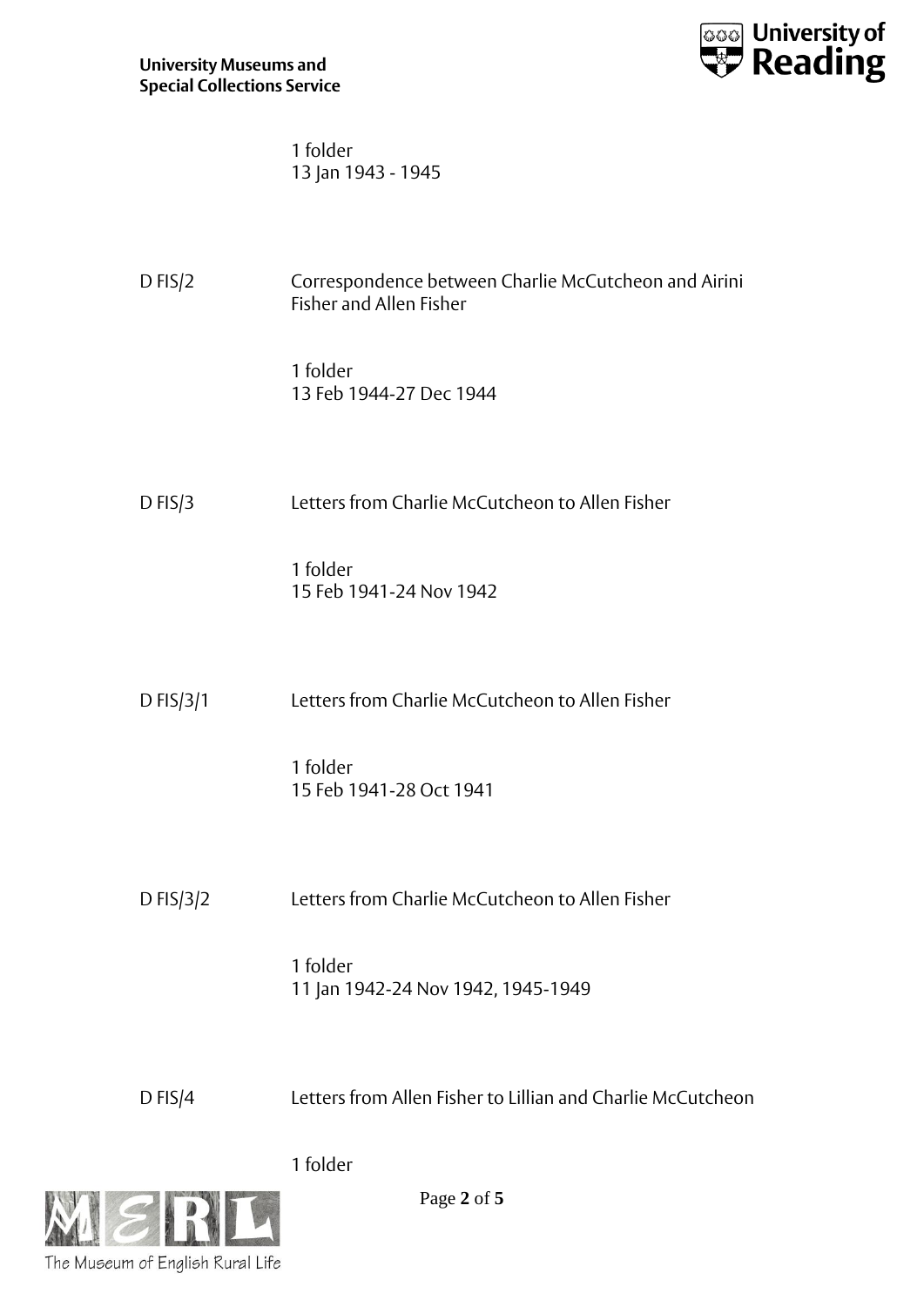

20 Feb 1941 - 15 Jul 1945

| $D$ FIS/5 | Correspondence between Elizabeth McCutcheon and Allen<br>and Airini Fisher |
|-----------|----------------------------------------------------------------------------|
|           | 1 folder<br>7 May 1943 - 28 Feb 1958                                       |
| $D$ FIS/6 | Correspondence between Jim Grieve, Gladys Grieve and Allen<br>Fisher       |
|           | 1 folder<br>12 May 1941-21 Nov 1944                                        |
| $D$ FIS/7 | Correspondence relating to Elspet Fraser                                   |
|           | 1 folder<br>28 May 1940-17 Jul 1940                                        |
| $D$ FIS/8 | Miscellaneous correspondence to Allen and Airini Fisher                    |
|           | 1 folder<br>5 Dec 1940-30 Dec 1942                                         |
| $D$ FIS/9 | Cables from Charlie and Lillian McCutcheon to Allen Fisher                 |

1 folder



Page **3** of **5**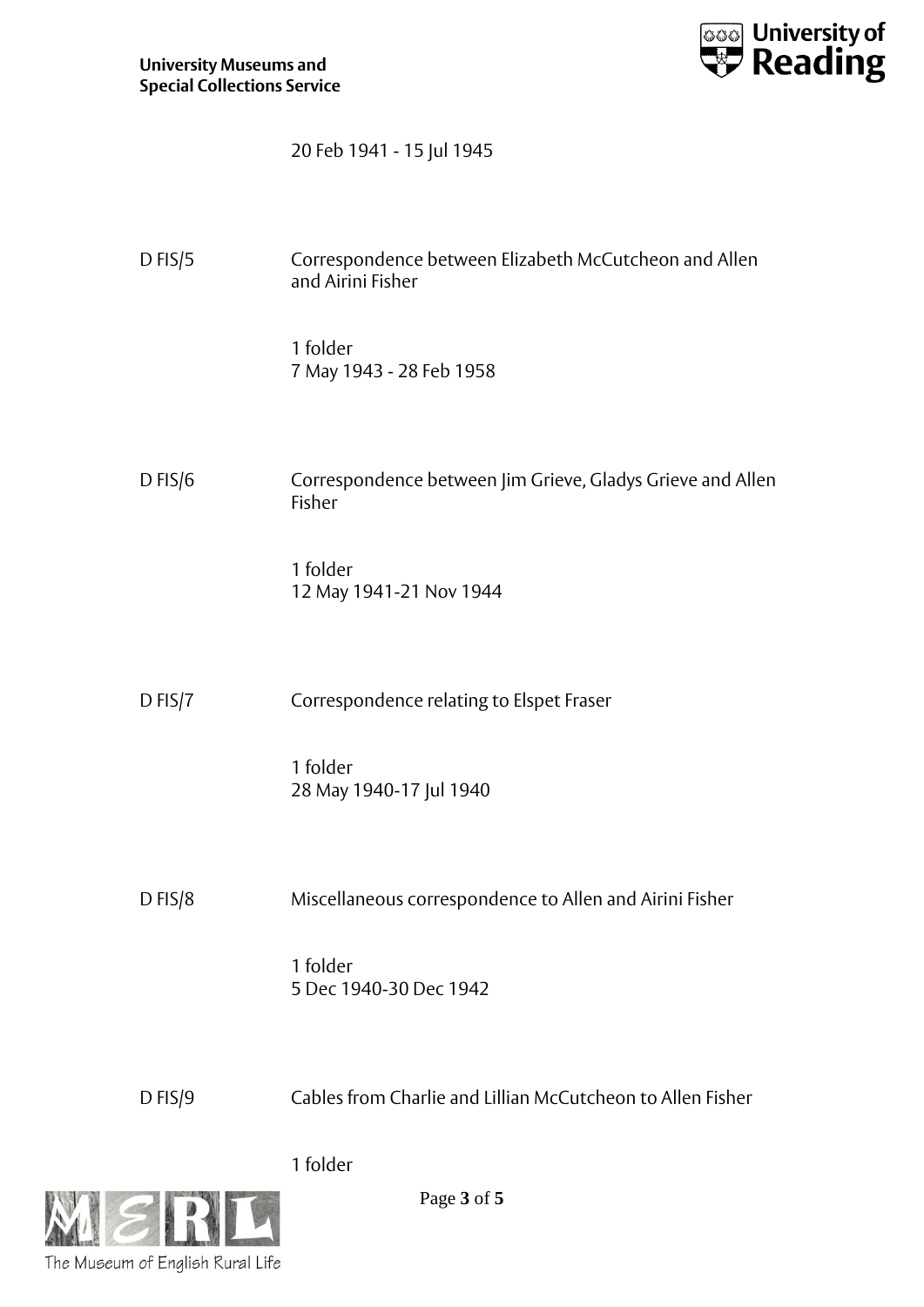

## 25 Feb 1942-7 Apr 1943

D FIS/10 Folder of photographs

1 folder 1940-1945

D FIS/11 Folder of postcards

1 folder 1940-1945

D FIS/12 Brochure for Kilcoo Camp on Gull Lake in the Highlands of Haliburton

> 1 folder Undated [1940-1945]

D FIS/13 Folder of letters from Charlotte Louise to Arini Fisher Includes a brief summary of the letters

> 1 folder 1940

D FIS/15 Folder of miscellaneous letters Letter to Mrs Watson from Lillian McCutcheon; Letter to Humphrey from unknown and letter to Mrs Cripps from unknown



Page **4** of **5**